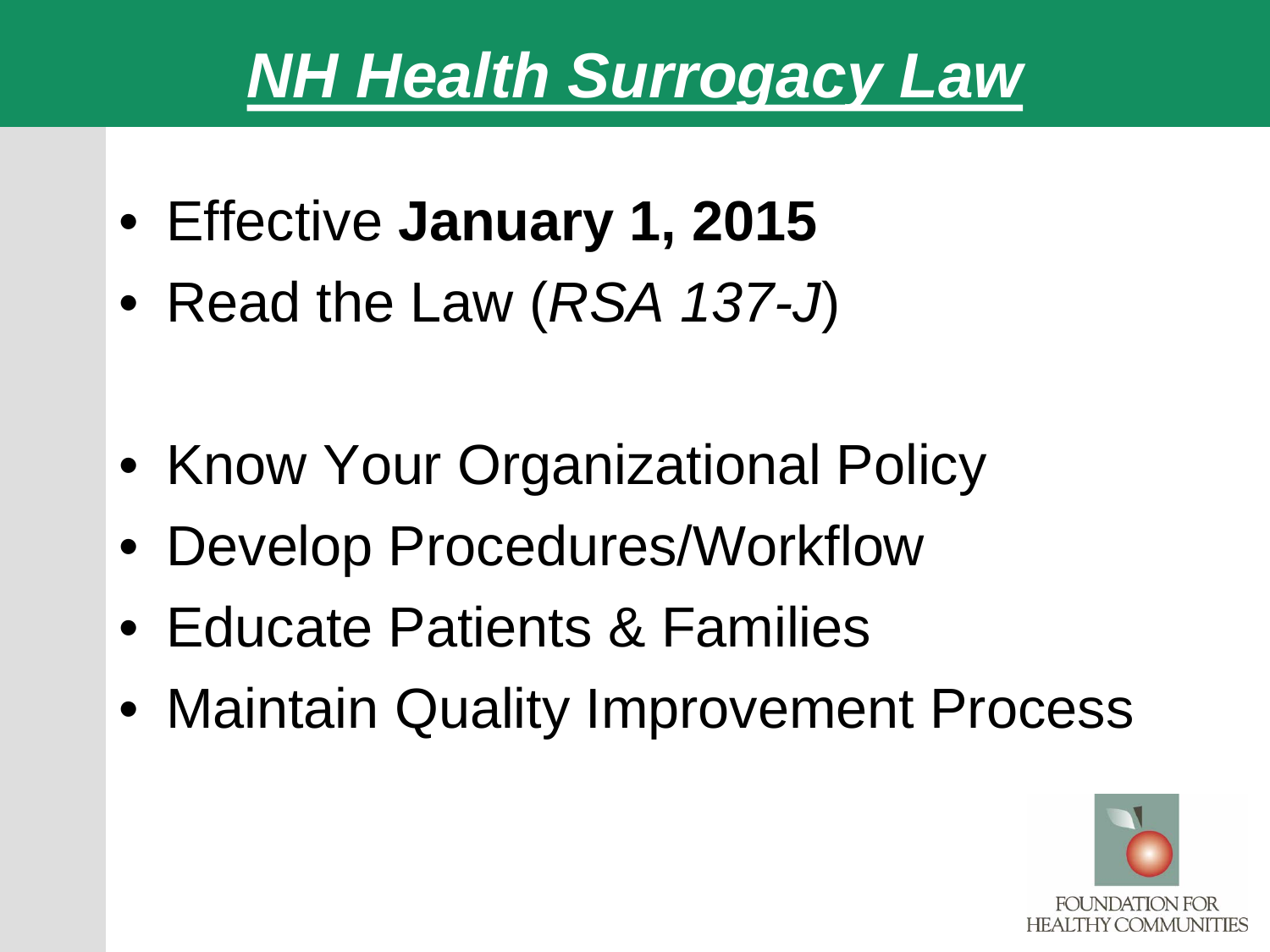# *NH Health Care Surrogacy*

## **Why health care decision-making process is important?**

- **Respect patient autonomy**
- **Know patient's goals of care**
- **Care provided in more, different settings**
- **More care providers involved**
- **Increase in aging population in NH**
- **Increase in prevalence of dementia**

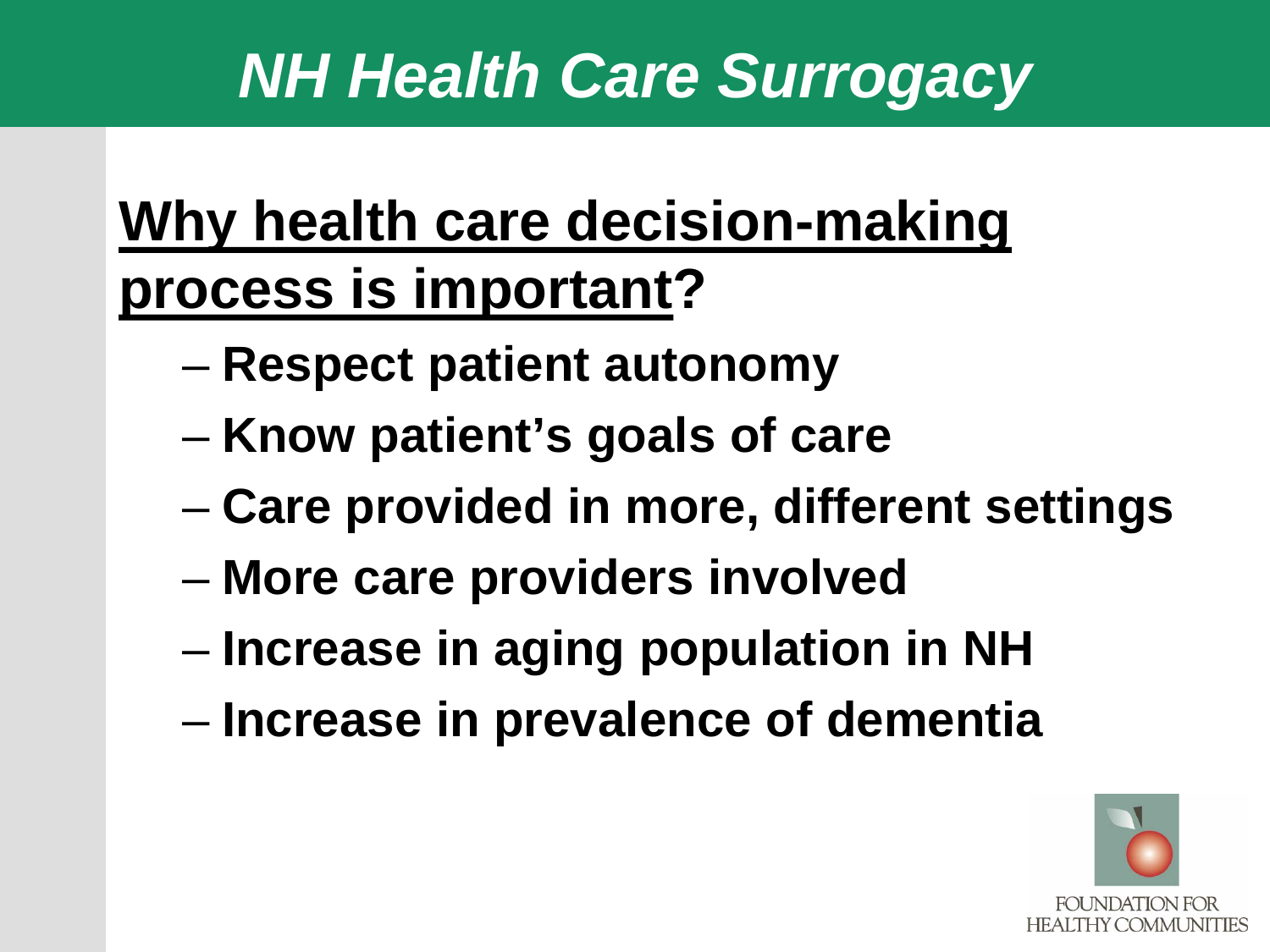## *Avoid Health Care Surrogacy*



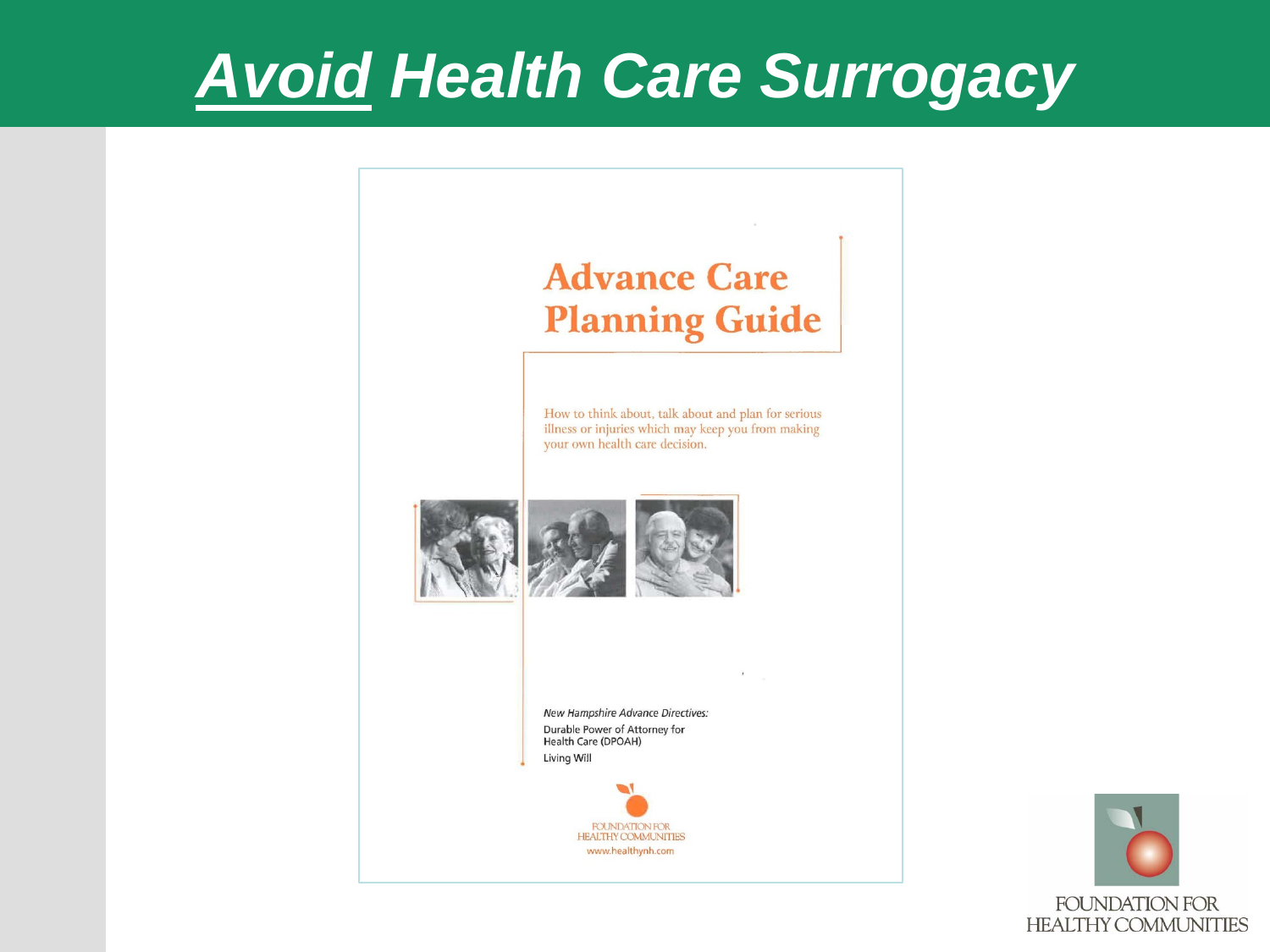### *Health Care Surrogacy Assumptions & Obligations*

- Respect the right of all adults to make their own medical decisions.
- Honor the decisions of a patient who has the capacity to make health decisions or the decisions of an **activated DPOAH** or guardian when the patient lacks health decision-making capacity.
- It our obligation to ascertain whether the principal has a DPOAH or guardian and, if there is one, that they be contacted to help the patient who lacks health care decision making capacity.

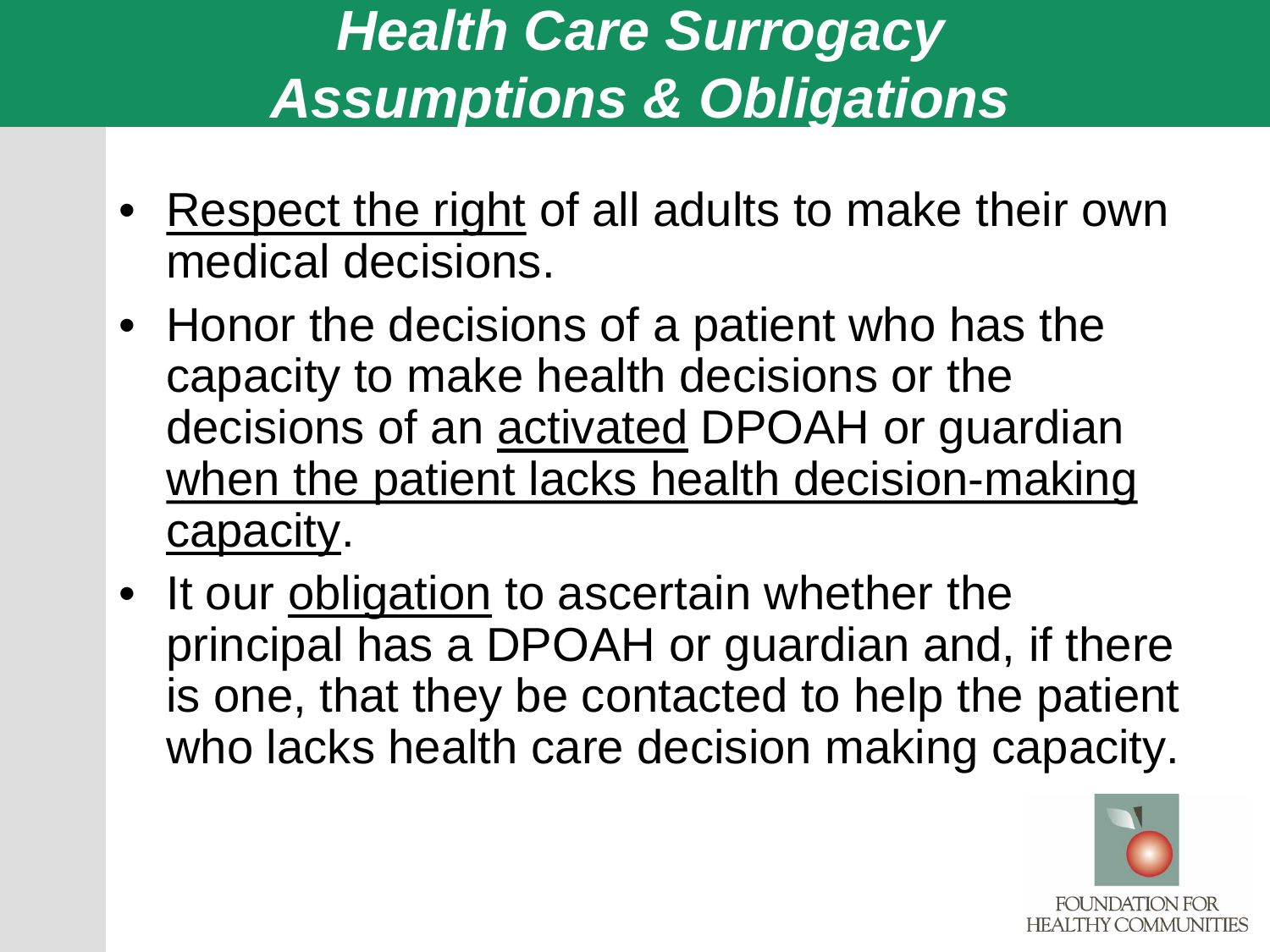#### *Health Care Surrogacy - Order of Priority*

- (a) Patient's spouse, or civil union partner or common law spouse unless there is a divorce proceeding, separation agreement, or restraining order limiting that person's relationship with the patient.
- (b) Any adult son or daughter of the patient.
- (c) Either parent of the patient.
- (d) Any adult brother or sister of the patient.
- (e) Any adult grandchild of the patient.
- (f) Any grandparent of the patient.
- (g) Any adult aunt, uncle, niece, or nephew of the patient.
- (h) A close friend of the patient.
- (i) The agent with financial power of attorney or a conservator appointed in accordance with RSA 464-A.
- (j) The guardian of the patient's estate.

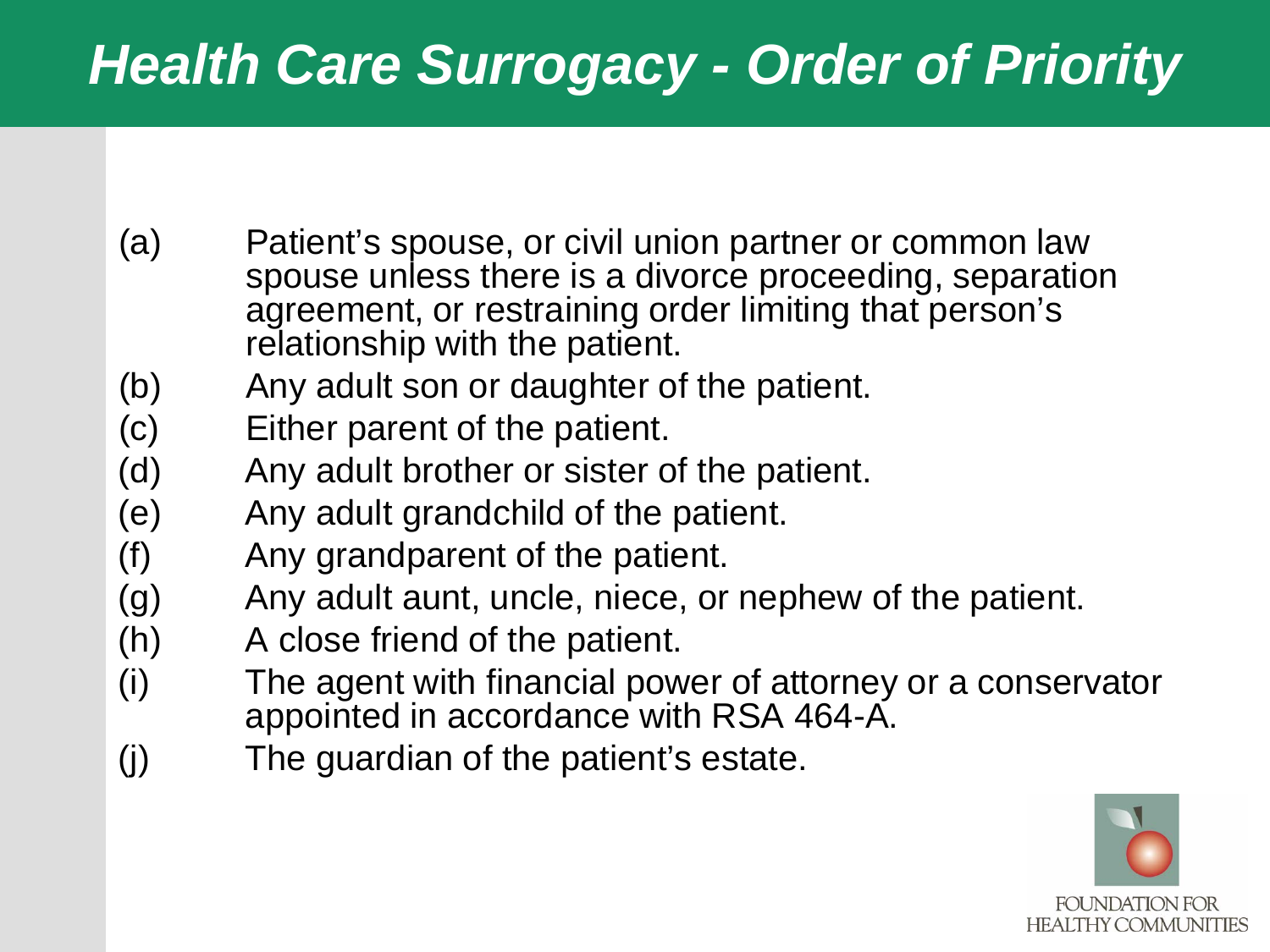# *Health Care Surrogacy-Close Friend*

Defined as any person 21 years old or older who presents an affidavit to the physician or APRN stating:

- He/she is a close friend of the patient.
- Willing and able to become involved in the patient's health care, and
- Maintained such regular contact with the patient as to be familiar with the patient's activities, health, and religious and moral beliefs.
- The affidavit shall also state facts and circumstances that demonstrate such familiarity with the patient.

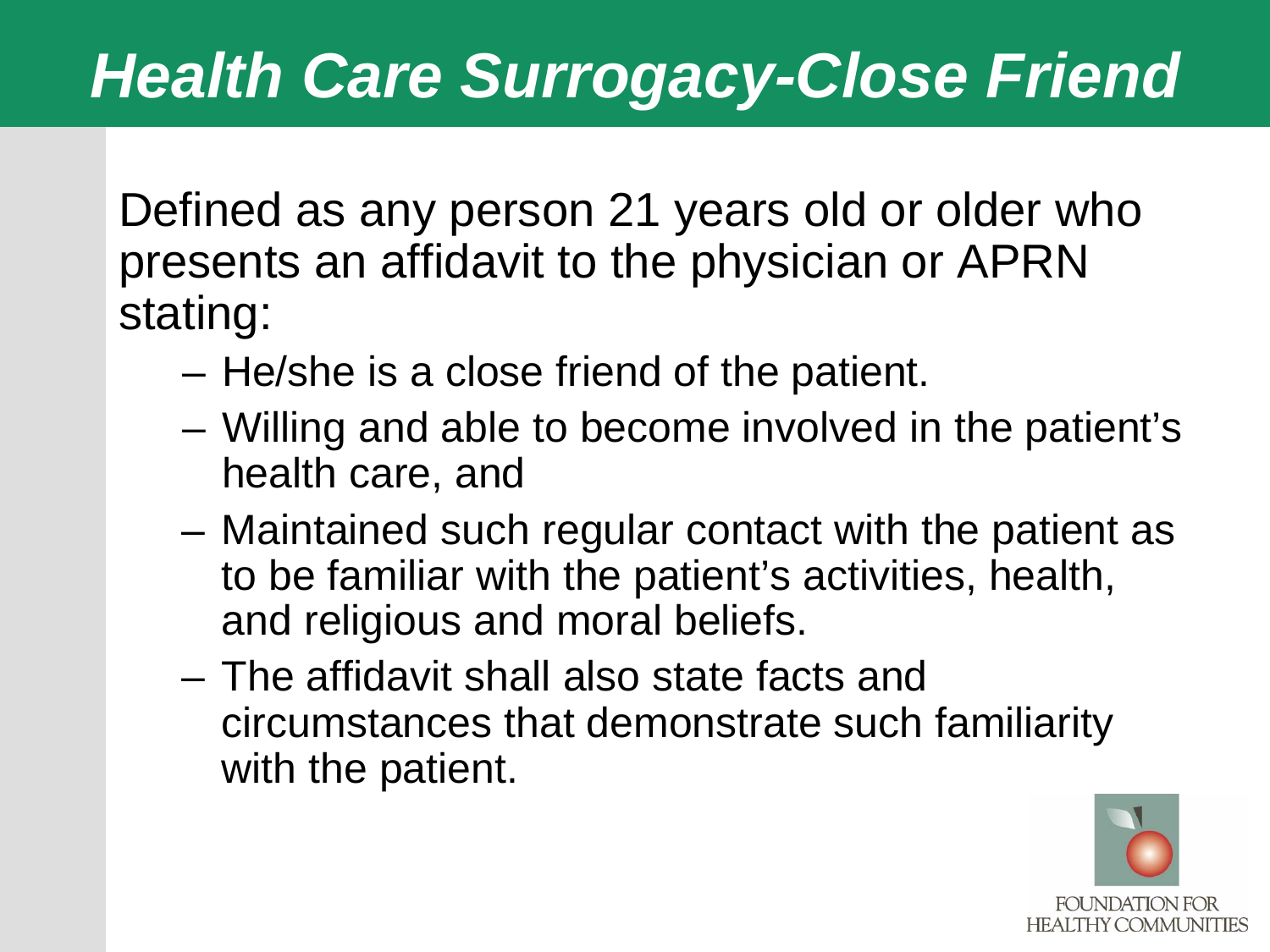### *Health Care Surrogacy Changes in Priority Order*

- In the event an individual of a higher priority as an identified surrogate becomes available, willing and able to be the surrogate, then the individual with higher priority may be identified as the surrogate.
- In the event an individual in a higher, a lower, or the same priority level, or a health care provider seeks to challenge the priority or ability of the surrogate or the life sustaining treatment decisions of the recognized surrogate decision- maker, the challenging party may initiate guardianship proceedings in accordance with RSA 464-A.

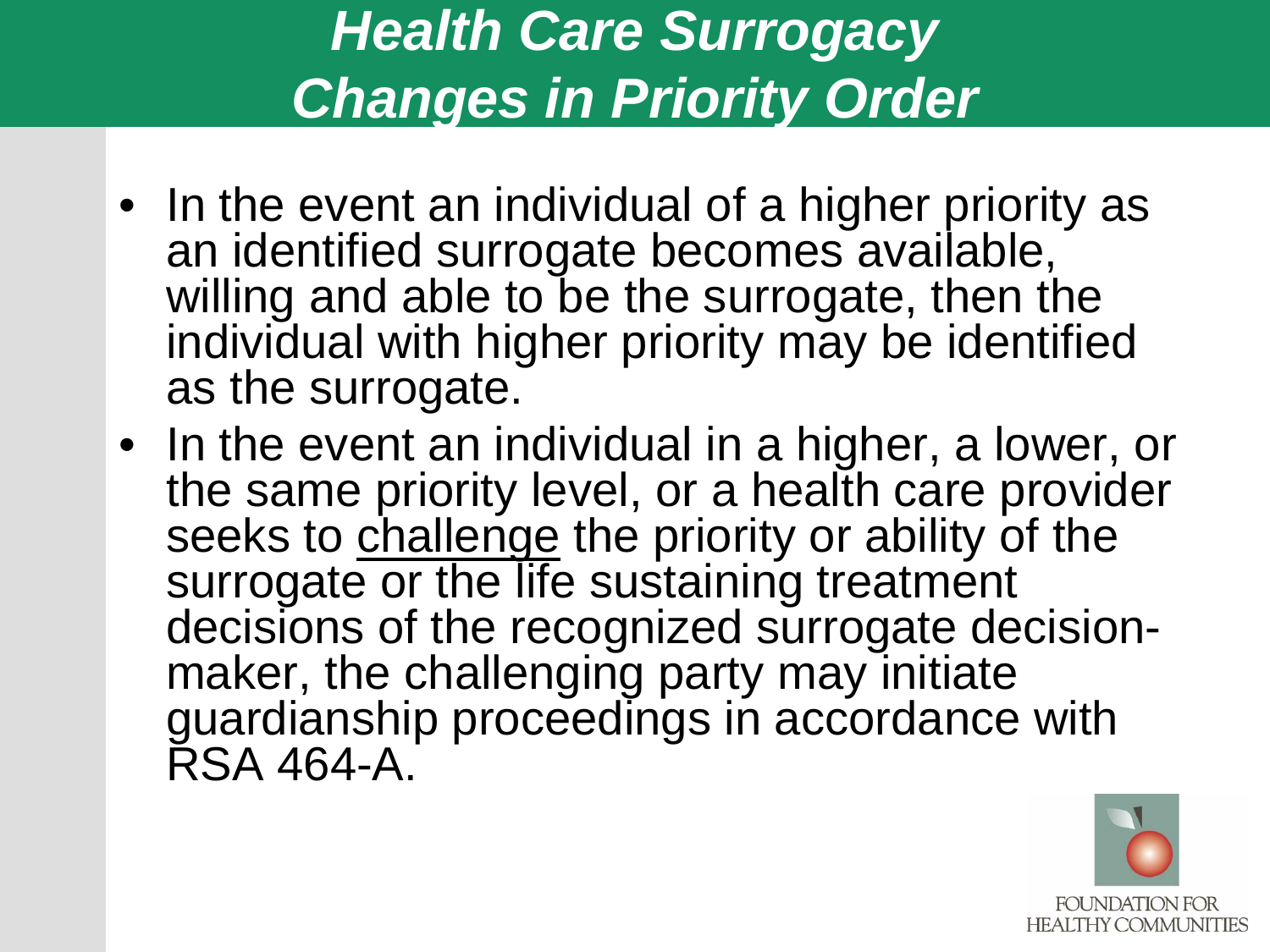## *Multiple Surrogate Decision-Makers*

- Where there are multiple surrogate decision- makers at the same priority level in the hierarchy, it shall be the responsibility of those surrogates to make reasonable efforts to reach a consensus as to their decision on behalf of the patient regarding any health care decision.
- If 2 or more surrogates who are in the same category and have equal priority indicate to the physician/APRN that they disagree about the health care decision, a majority of the persons in that category shall control, unless the minority or another party initiates proceedings for guardianship.

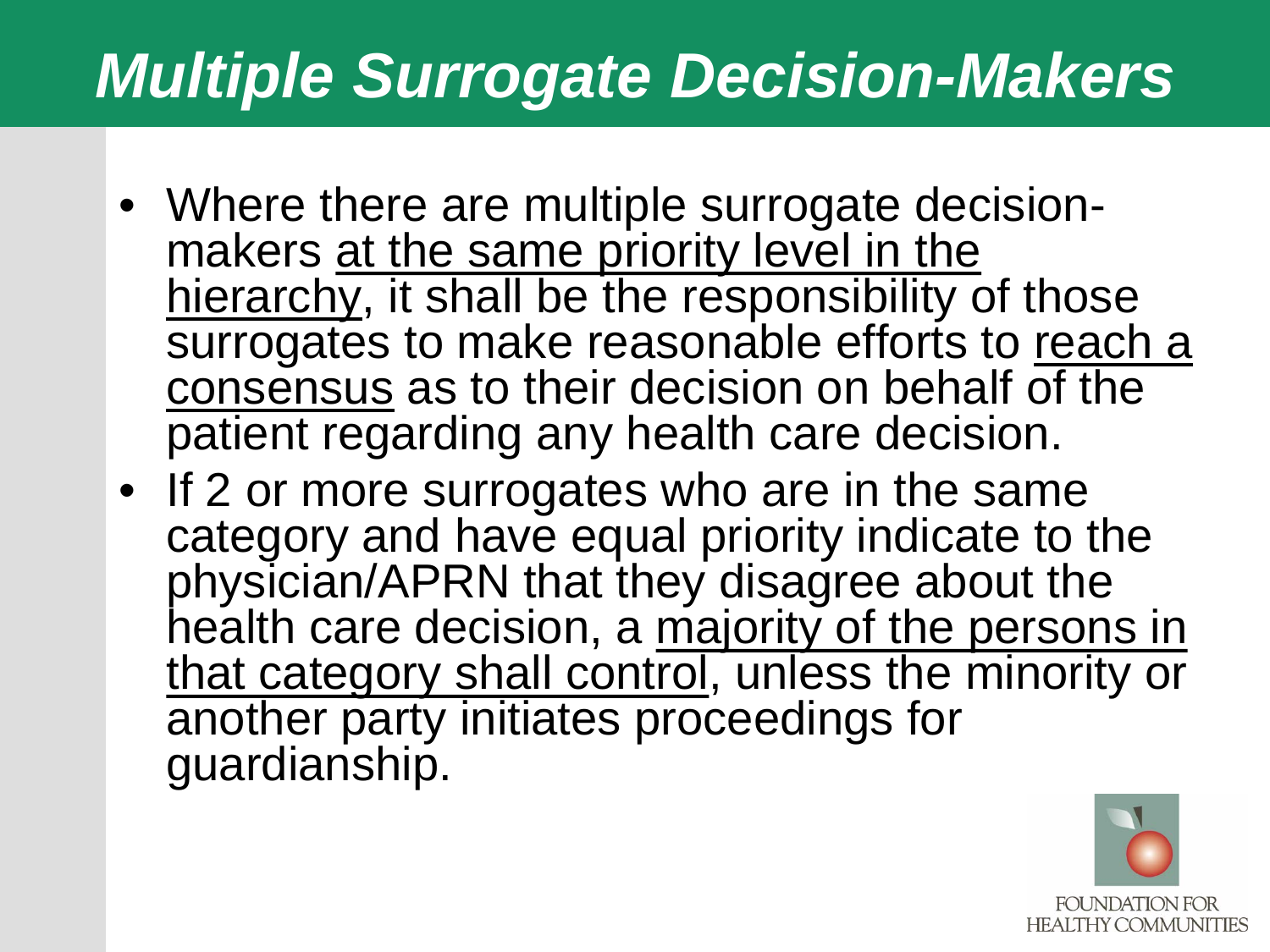# *Health Care Surrogacy Good Faith Effort*

• A surrogate shall also make a good faith effort to explore all avenues reasonably available to discern the desires of the patient's written or spoken expression of wishes and their known religious or moral beliefs.

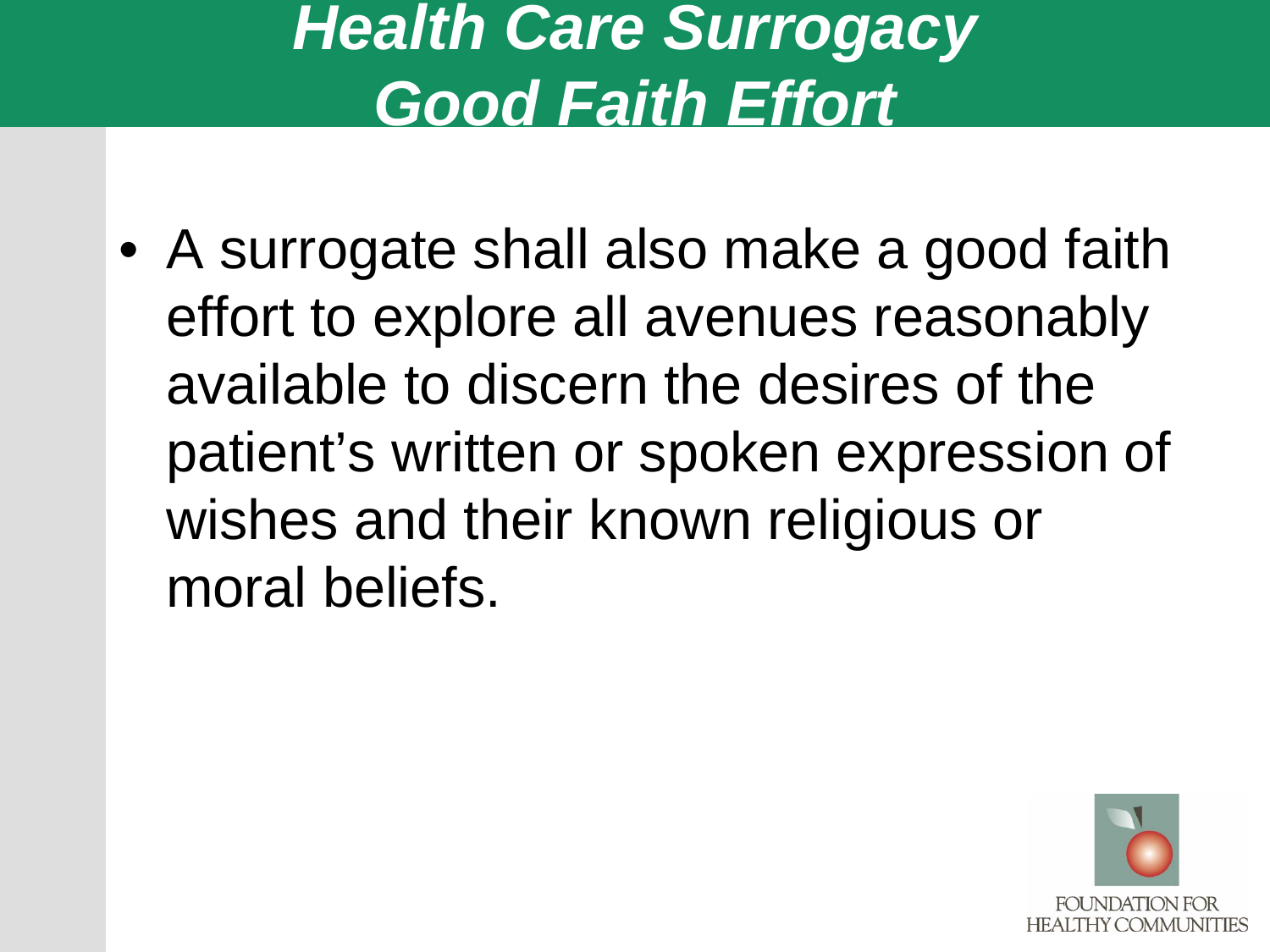# *Health Care Surrogacy Conflict & Care of Patient*

- The surrogate role ends when a guardianship proceeding has been initiated due to a challenge or conflict and a court decision is pending. (Whoever initiates a guardianship petition shall immediately notify in writing the health care facility caring for the patient.
- This process shall not preempt the care of the principal. Current policy regarding health care decision-making, in the absence of a DPOAH or guardian of the person, will take effect if a guardianship proceeding is initiated.

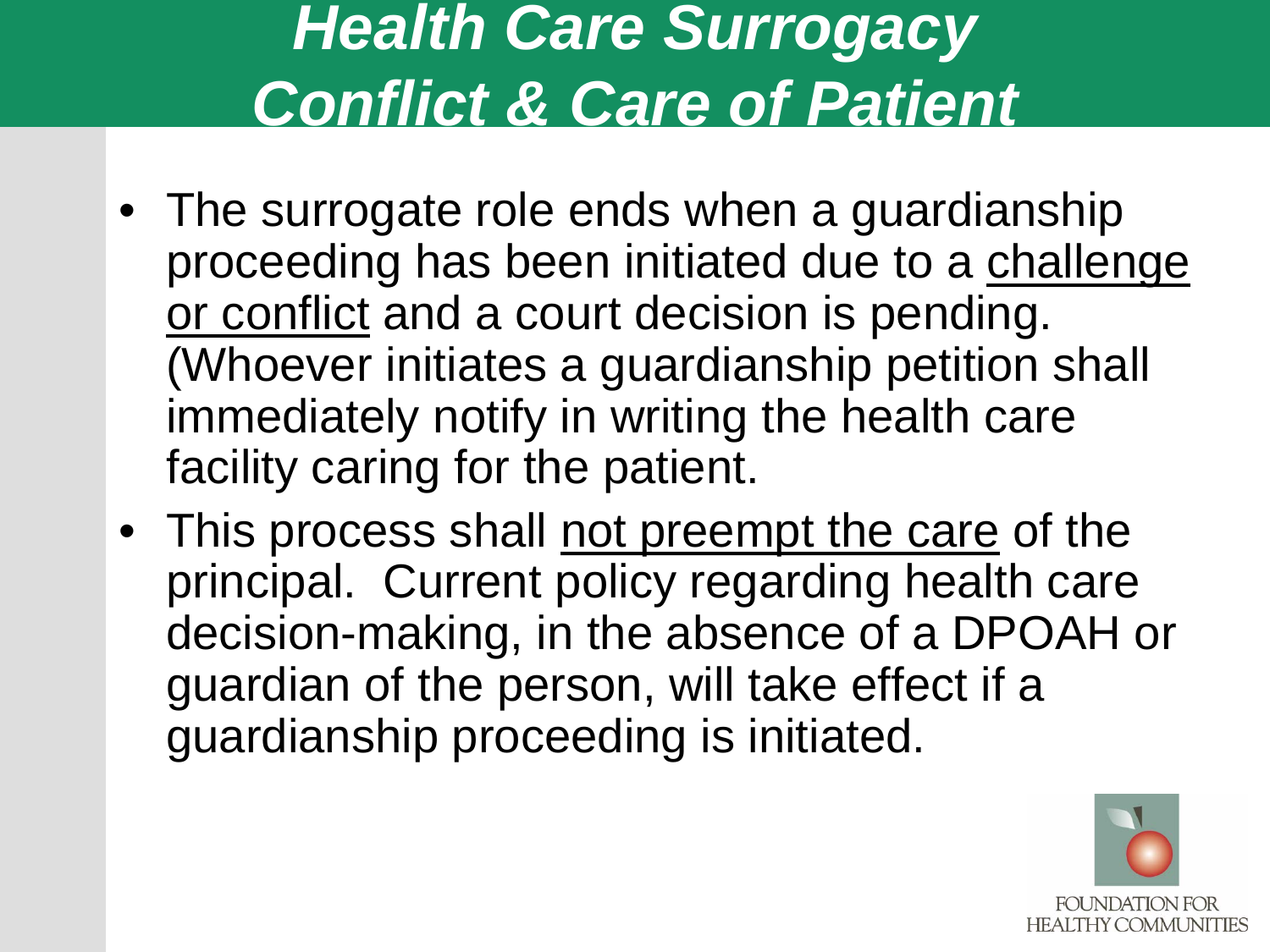A surrogate may make health care decisions for up to 90 days unless:

- Person regains health care decision-making capacity,
- A guardian is appointed
- Patient is determined to be near death by 2 physicians or a physician & APRN

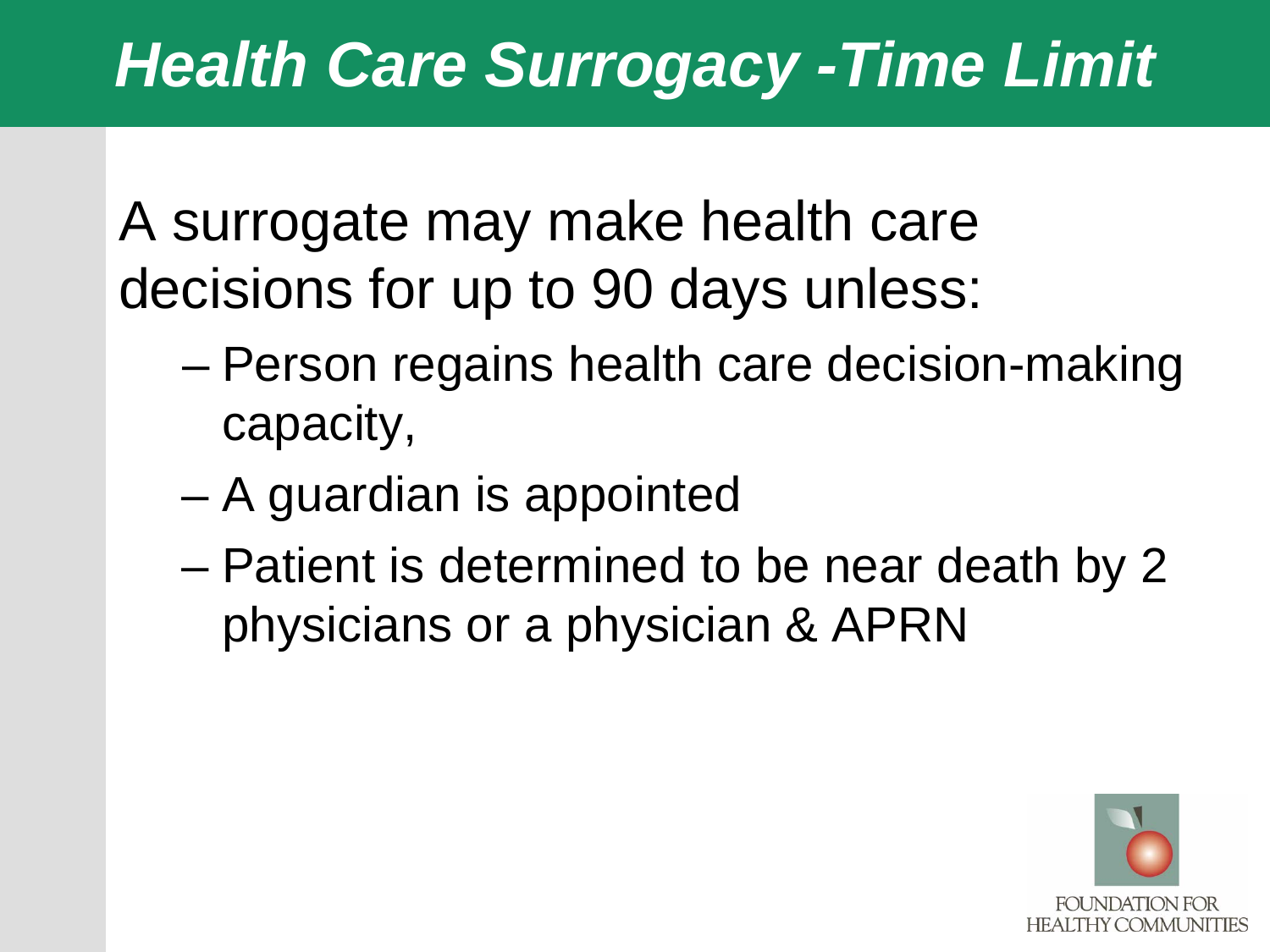# *Health Care Surrogacy - Limits*

• A surrogate shall not be identified over the express objection of the patient and surrogacy will end if at any time a patient for whom a surrogate has been appointed expresses objection to the continuation of the surrogacy.